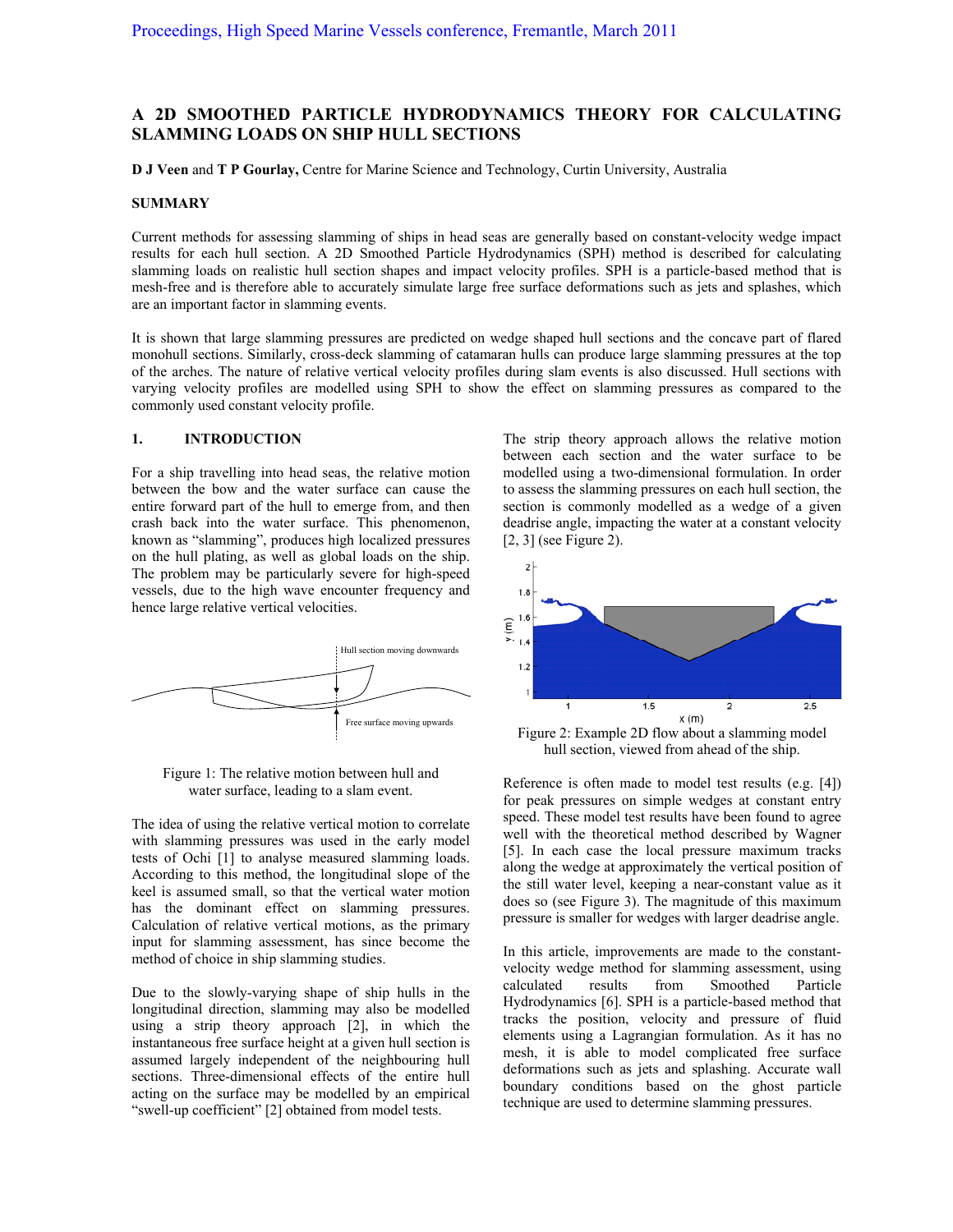

#### **2. EFFECT OF HULL SECTION SHAPE**

Existing seakeeping software (e.g. [3]) typically approximates each hull section as an equivalent wedge and only calculates slamming pressures near the keel. The use of an SPH simulation allows slamming pressures to be determined over the entire section, which is particularly important in the case of flared hulls.

Measured slamming pressures [7] and observed damage [8] on vessels with significant bow flare has shown that particular areas of such hull sections may experience very high slamming pressures. Figure 4 describes the free surface impact, calculated using the SPH method, of the highly-flared hull section [9] described in Section 4. In this case, the initial impact speed is 0.6m/s. The peak pressure reaches a value of 5.5 kPa on the keel, 6.0 kPa on the concave part of the section, and 5.5 kPa just beneath the knuckle. So for flared hull sections it is insufficient to assume that the peak pressure occurs only at the keel, as done in many seakeeping methods.





Another hull form which requires special attention is the catamaran, where the cross-deck structure may impact the water surface (commonly termed wet-deck slamming). In this case, large slamming pressures may occur in the arches of the cross-deck structure [10], resulting in the hull experiencing significant loads. An example SPH pressure field of a 2D catamaran with a centre bow is illustrated in Figure 5.



#### **3. EFFECT OF TIME-VARYING IMPACT VELOCITY**

In practice, bow impacts do not occur at constant relative vertical velocity. For minor slamming, the loads do not affect the overall heave and pitch of the vessel and the relative vertical velocity of the bow follows a nearsinusoidal motion [11, 12]. For major slamming, an upward force is exerted on the bow which modifies the heave and pitch accordingly. Therefore, using the initial impact velocity as a constant vertical velocity to model slamming will cause over-estimation of the pressures above the keel, since in practice significant deceleration has occurred by the time these parts of the hull section hit the water (if at all).

The effect of time-varying impact velocity has been studied experimentally using drop tests [10]. Whelan [10] dropped freely a variety of model hull sections from differing heights above still water and recorded the loads and local pressure experienced. A 2D SPH model of the 15º deadrise wedge studied in [10] was created with matching physical parameters, a beam of 0.5 m and a mass of 74 kg. Three numerical pressure sensors were also placed in the same location as those used in [10] (see Figure 6).



Figure 6: Diagram of the 15º deadrise wedge studied in [10] including pressure sensors  $P_1$ ,  $P_2$  and  $P_3$ .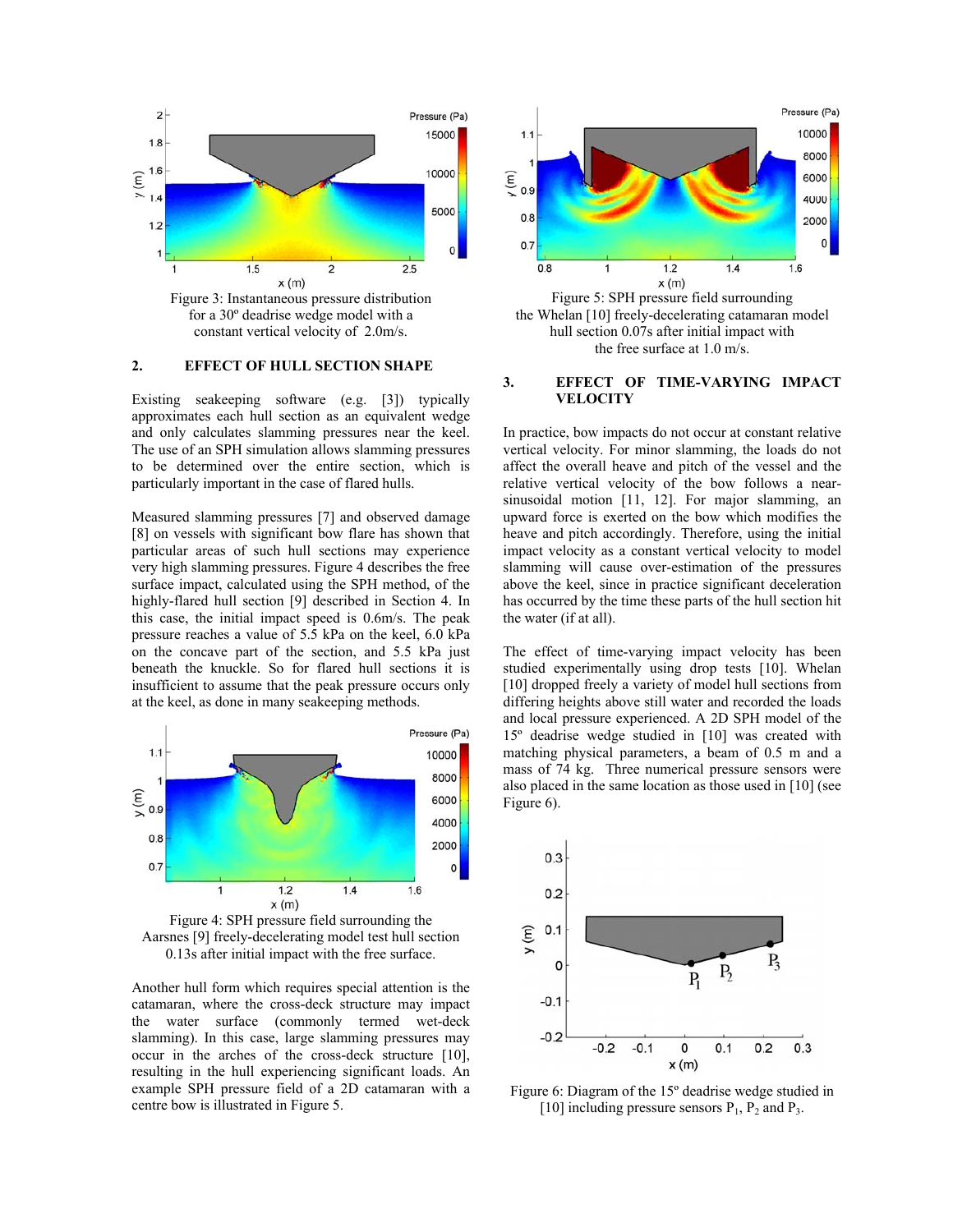

Figure 7: The vertical speed (a), force (b) and pressure at sensors  $P_1$  (c) and  $P_2$  (d) for a 15<sup>o</sup> deadrise wedge dropped from a height of 0.13m.

The vertical velocity profile for the simple case of a 15º deadrise wedge dropped from a height of 0.13m is described in Figure 7a. The vertical velocity of the simulated wedge initially follows that recorded during the experiment [10], but the SPH model does decelerate more rapidly after 0.1s. Without including air in the SPH model, compression effects near the free surface are ignored, resulting in a higher simulated force. This in turn is the cause of the more rapid SPH deceleration.

A second SPH simulation of the same wedge was also completed at a constant speed of 1.57 m/s, the initial entry speed of the experimental wedge. Comparing the peak vertical force in both simulations, the wedge in the constant velocity case was found to have approximately four times greater peak force than the variable-speed SPH case. Good agreement was found between the SPH and experimental results.

The larger vertical force recorded during the constant velocity SPH water entry is caused by differences in the fluid pressure, evident at sensors  $P_1$  and  $P_2$  (see Figures 7c and 7d). The pressure at  $P_1$  (Figure 7c) is very similar for both SPH simulations, reaching a peak approximately 0.005s after the vertex strikes the water surface. However, by the time the peak pressure is experienced at  $P<sub>2</sub>$  (Figure 7d), approximately 0.013s after the vertex strikes the water surface, the variable entry speed wedge has decelerated (Figure 7) and the resulting pressure is much smaller than the constant speed SPH simulation. Furthermore the constant velocity SPH pressure recorded at both sensors after the initial peak remains considerably higher than both the variable entry speed SPH wedge and experimental wedge, further increasing the measured vertical force.

In summary, by comparing the experimental and SPH variable entry speed results, it can be seen that the SPH model is able to accurately simulate the pressures and net vertical force on a wedge during water entry.

#### **4. FLARED HULL WITH TIME-VARYING IMPACT VELOCITY**

Aarsnes [9] performed drop tests on a model flared hull bow section and measured the total load, slamming pressures and deceleration profile. The hull section and the location of the four pressure sensors are illustrated in Figure 8. The length and beam of the model were 1.0m and 0.32m respectively, while the mass of the falling rig was 261kg.

The drop test impact was modelled using the SPH methods described in [6], with a resolution of 400 particles per metre. The curved hull was approximated by a series of straight-line segments (see Figure 8), and the ghost particle method (see [6]) used to provide the wall boundary condition. The model was allowed to dynamically respond to the calculated vertical hydrodynamic force.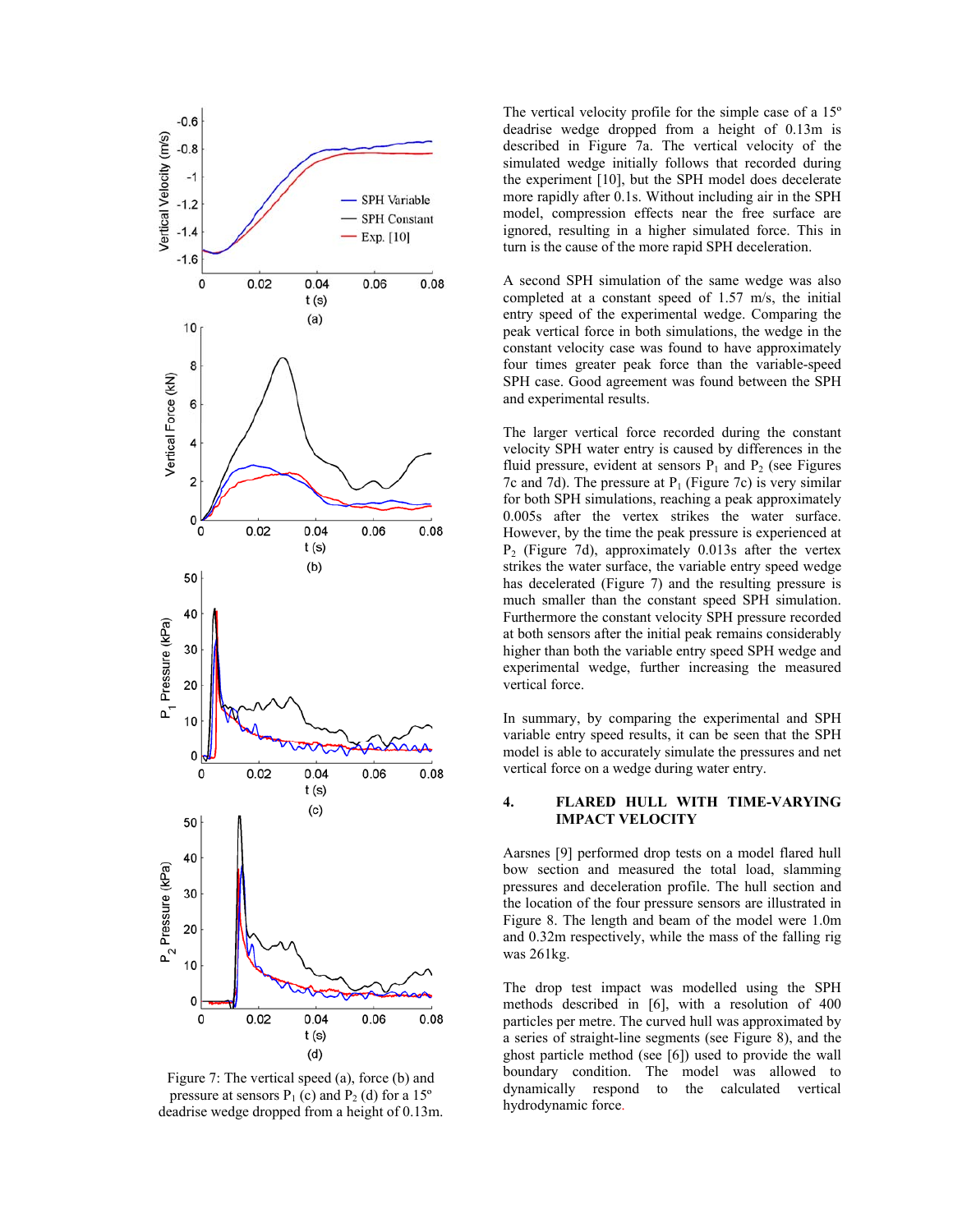

Figure 8: The flared hull section drop tested by Aarsnes [9]. The location of pressure sensors  $P_1-P_4$  is illustrated on the right-hand side and the straight-line segment vertices for SPH modelling are shown on the left.

The vertical velocity, force and pressure at sensors  $P_2$  and P3, measured when the hull section was dropped (freely in the vertical direction) from a height of 0.32m, are illustrated in Figure 9. The measured [9] and simulated (SPH) vertical forces agree well, however there is some difference in the vertical speed profile. One possible cause of this difference is friction in the falling rig (not accounted for in the vertical force measurements) decreasing the vertical speed.

The higher SPH impact velocity is evident in the pressure recorded at sensors  $P_2$  and  $P_3$ . The SPH peaks occur sooner and have a slightly higher magnitude than those recorded by Aarsnes [9].

From the results obtained it is clear that the SPH method is able to model the dynamic problem of slamming pressures on a decelerating object with reasonable accuracy.

### **5. RELATIVE VERTICAL VELOCITY PROFILES**

The drop test experiments described above illustrate the effect of varying vertical velocity, but are not quite representative of the real impact velocity profile of a ship in a seaway. In that case, each hull section is constrained by its connection to adjacent hull sections, and the motions must be calculated for the ship as a whole. For minor slamming, the relative vertical velocity follows a sinusoidal pattern [11, 12], which can be calculated independently of the slamming loads [2]. For major slamming, the loads must be calculated and fed back into the seakeeping analysis.

Calculating the overall slamming motions of a ship, by combining seakeeping and 2D SPH analysis, is a topic of ongoing research which is due to be published shortly by ongoing research which is due to be published shortly by Figure 9: The vertical speed (a), force (b) and the authors.



pressure at sensors  $P_2$  (c) and  $P_3$  (d) for the Aarsnes [9] hull section dropped from a height of 0.31m.